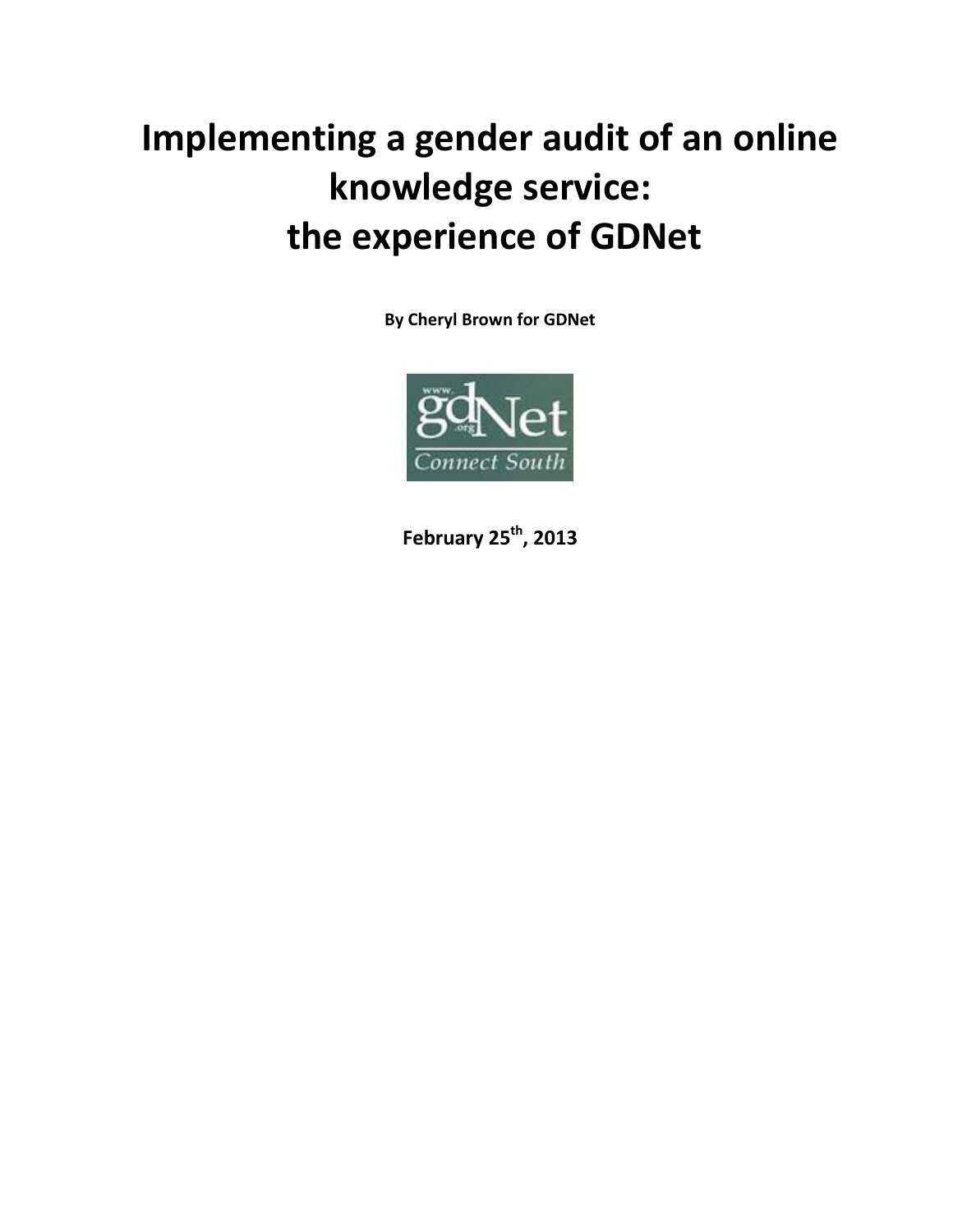# **Preface**

The author was commissioned by GDNet to identify the potential barriers facing women in the use of online knowledge services and use these findings to design and carry out a gender audit of GDNet's online knowledge services including its database of researchers, papers and organisation profiles (the GDNet Knowledgebase), its community groups and blog. Based on the results of the audit, an action plan has been drawn up, in consultation with the GDNet team. This publication shares the findings of the desk-based research, details of the gender audit and GDNet's action plan.

# **Contact**:

Cheryl Brown[, marketinglady@btinternet.com](mailto:marketinglady@btinternet.com)

# **Acknowledgements**

Thanks to all those who have kindly recommended secondary sources for this study, to Dr. Isabel Vogel and Dr. Lata Narayanaswamy for their personal communication with the author about the gender digital divide, and to Dr. Sherine Ghoneim and Shahira Emara for their feedback on earlier versions of this publication.

# **Copyright**

Any part of this report may be copied, distributed or transmitted, without permission, for noncommercial purposes provided that the original source is acknowledged. For any reproduction with commercial ends, permission must be first obtained from GDNet[, connect@gdnet.org](mailto:connect@gdnet.org) The publisher and author would appreciate being sent a copy of any materials in which text has been used. Copyright © 2013 GDNet

# **About GDNet**

GDNet is a Global Development Network (GDN) program which supports southern researchers to contribute and debate ideas in development thinking, policy and practice. GDNet is managed by the GDN Cairo Team in partnership with the Economic Research Forum (ERF) and works in collaboration with local and international organizations for much of its regional work.





GDNet is funded by:







THE WORLD BANK Working for a World Free of Poverty

The views expressed in this publication are those of the author, and do not necessarily represent the views of GDNet, GDN or DFID. The publishers have made every effort to ensure, but do not guarantee, the accuracy of the information within this publication.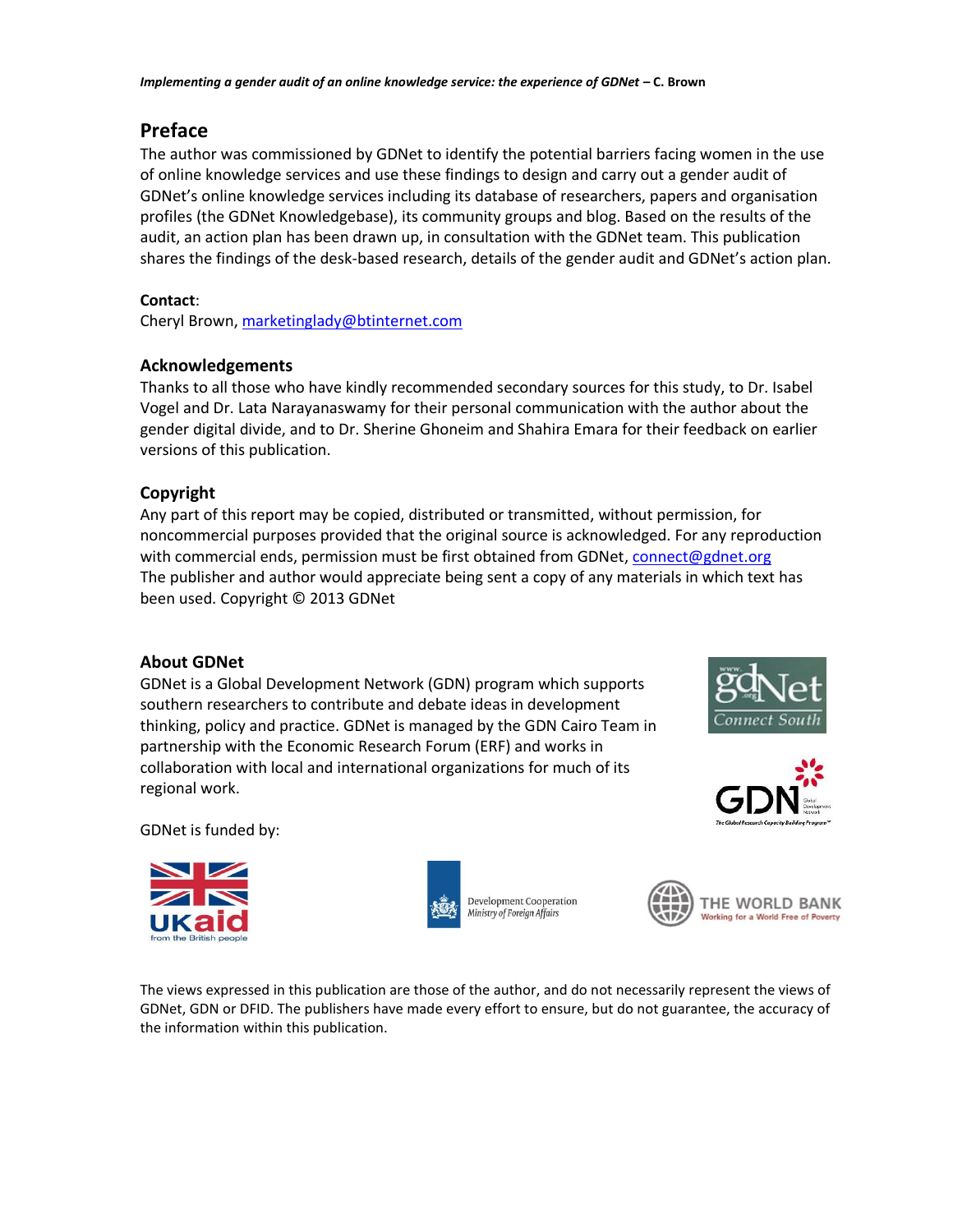# **Contents**

| 5. What are suitable questions to include in a gender audit for online knowledge |  |
|----------------------------------------------------------------------------------|--|
| 6. Results of GDNet's gender audit of its online knowledge services  10          |  |
|                                                                                  |  |
|                                                                                  |  |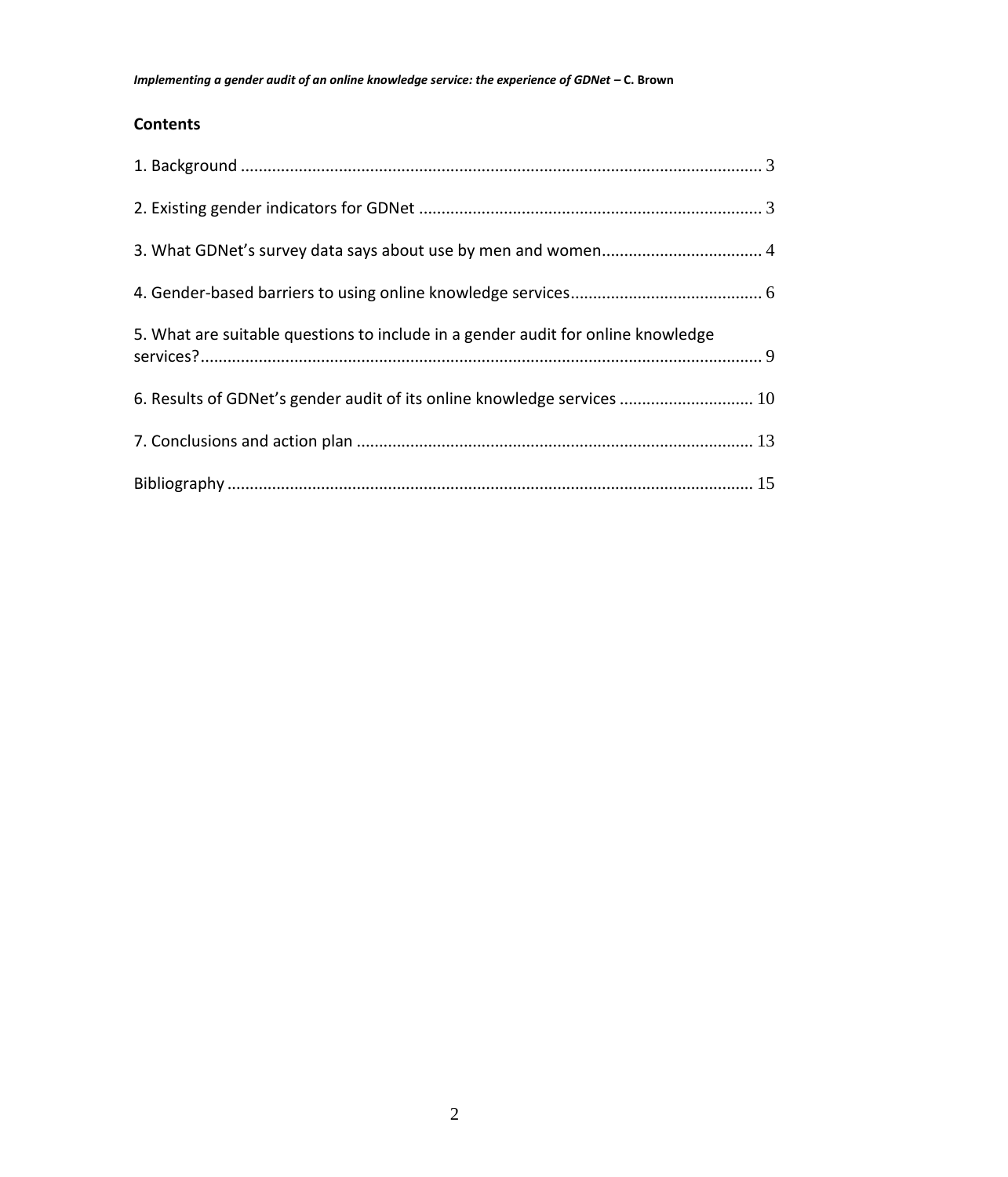## <span id="page-3-0"></span>**1. Background**

GDNet is the knowledge service from GDN and supports southern researchers to contribute and debate ideas in development thinking, policy and practice. In 2012, GDNet launched the Connect South campaign to draw attention to the barriers experienced by southern researchers when trying to inform global debates on development with their knowledge, including accessing information and communicating their findings. In the Connect South Charter of Commitment, GDNet made a pledge to "addressing these barriers and creating an enabling environment for southern researchers to communicate their work better and more widely". Understanding the experience of its female members and identifying how it can support them better is a key part of this work.

This paper was written to support GDNet in delivering on its commitment by:

- identifying the potential barriers facing women in the use of online knowledge services,
- implementing a gender audit of the design and delivery of GDNet's online knowledge services including its database of researchers, papers and organisation profiles (the GDNet Knowledgebase), its community groups and blog
- recommending how GDNet can respond in the immediate and longer-term.

When the internal discussion document on which this paper is based was drafted, the author contacted other knowledge brokers and intermediaries in development, several of whom expressed interest in GDNet's findings. The Institute of Development Studies (IDS), Sussex, for example, also recently reviewed its Knowledge Services to explore the extent to which gender equality is promoted across their work and their process and findings have informed the design of this audit. The discussion document for GDNet has therefore been updated and expanded in order to share GDNet's learning and ideas with a wider audience. The paper draws on GDNet's own survey data of its members, and a review of open access peer-reviewed and grey literature. The author experienced difficulty in sourcing recent open access research on aspects of the gender digital divide, particularly in relation to Asia and Latin America.

# <span id="page-3-1"></span>**2. Existing gender indicators for GDNet**

GDNet receives funding for its work from the UK's Department for International Development (DFID) through its Research and Evidence Division. DFID has made strong commitments to gender equality and women's rights and gender is a cross-cutting objective for its research and projects, regardless of their thematic focus (DFID, 2008). For example, DFID advises all its research programme consortia (RPC) to address gender equality in their research communications and capacity building strategies (DFID, 2009). While the RPC guidance does not apply to research uptake and communications programs, such as GDNet, the program's logframe for the 2010-2014 funding period does require GDNet to disaggregate by gender certain data collected as part of its monitoring and evaluation:

- the level of use of southern research by male and female southern researchers;
- the level of use of GDNet research-oriented online services by male and female users;
- the level of satisfaction with GDNet research-oriented online services by male and female users;
- male and female researchers' confidence and ability to communicate their research (specifically participants of GDNet's research communication training workshops).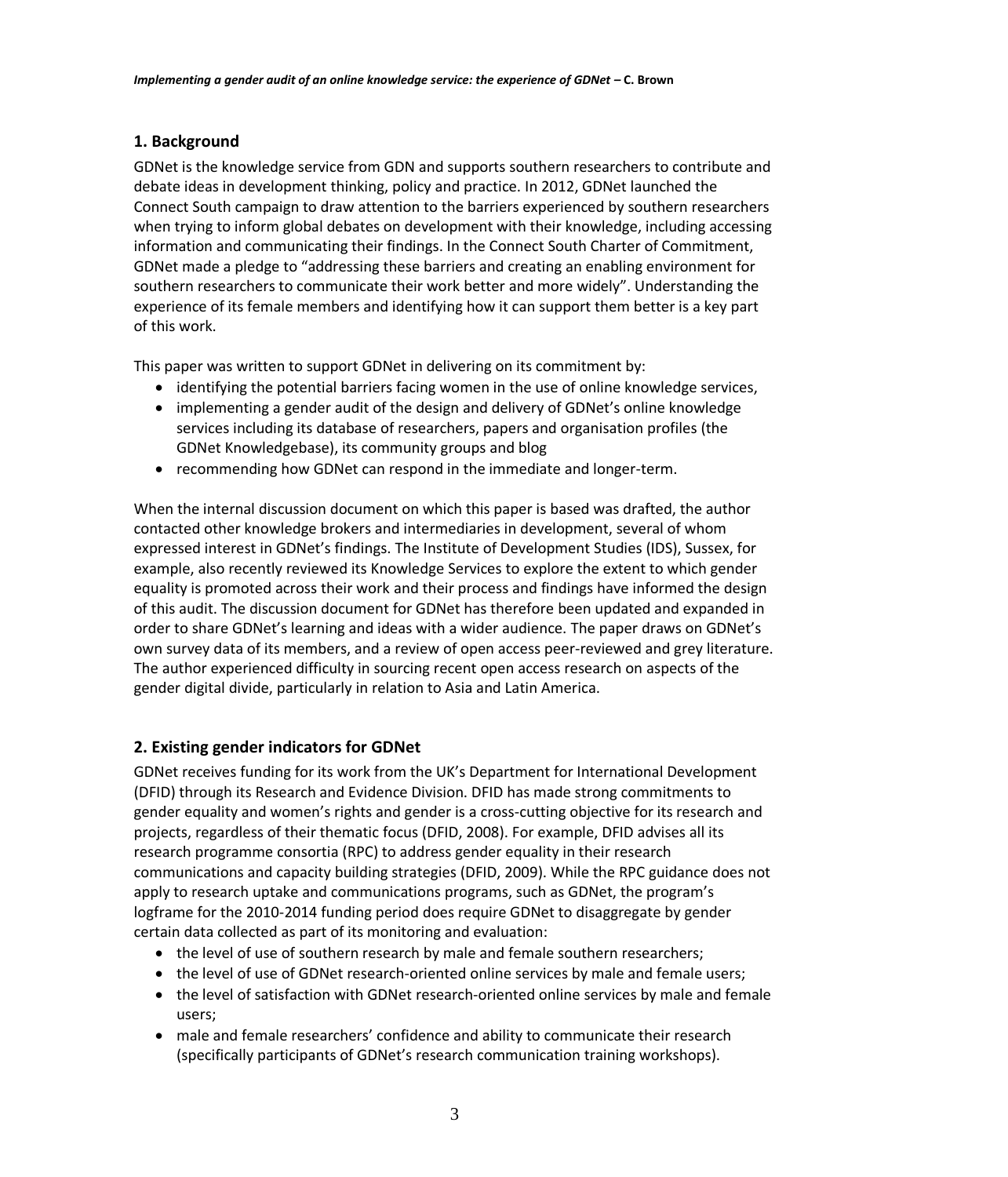Collecting data and reporting on these indicators does present some challenges. GDNet does not currently require its members to state their gender when registering and visitors to the website do not have to log in to search and download material. Instead, the known ratio of male to female GDNet users is based on the self-reporting of respondents to GDNet's annual web survey of registered members, who can choose whether or not to declare their gender<sup>i</sup>. For the purpose of this paper, the web survey sample carries some biases: those with better internet access, time available to participate and significant commitment to GDNet will be more likely to respond.

In its early years, GDNet was hosted by the Institute of Development Studies in the UK where its data processing had to comply with the Data Protection Act 1998 and has continued to follow the principles of the Act since relocating to Egypt. For this reason it has not asked its members to state their gender when registering as under Principle Three of the Act, organisations may only collect the minimum amount of personal data necessary to fulfil its purpose<sup>ii</sup>. If GDNet were required to report to one of its donors on usage according to gender, the Act would allow for GDNet to introduce gender as a mandatory field in the registration process and GDNet could limit the use of the website to registered members who have to log in, in order to monitor who is using its online services. However this step would need to be weighed against the creation of additional barriers to use for people who may be reluctant to share personal data, or are put off by having to remember a login and password in order to access a website.

### <span id="page-4-0"></span>**3. What GDNet's survey data says about use by men and women**

The 2011 GDNet Members Survey suggests that 26% of GDNet's members (primarily research and teaching staff, the majority of whom are based in the South) are female... The overall findings of this survey are presented in GDNet's 2012 monitoring and evaluation report but closer analysis of the data shows that there are some differences between male and female users of GDNet's knowledge services. In terms of age, occupation and research interests, the responses are broadly similar, although there were no female respondents under the age of 20, while a handful of male respondents fell into that category. New members for 2011 were asked for their reasons for registering with GDNet, and the three most common were the same for men and women: to gain information on funding, data for their research and to access online journals. The differences become visible when the responses about use and satisfaction are examined.

When asked about their primary use of GDNet's online services, email newsletters were most popular among women (38% of female respondents) while the database of online papers in the GDNet Knowledgebase was the most popular choice for men (32% of male respondents). The difference between their preferences could be explained by how much time men and women typically have available to browse the internet: many writers make reference to the "double workload" commonly experienced by women worldwide (Commonwealth of Learning, 2001; Ahmad, 2010; Machirori, 2012) and the impact this has on women's use of ICTs is explored in Section 4. An email newsletter is a knowledge service that requires a small amount of initial activity on the subscriber's part; after subscribing, the newsletter is emailed periodically with no further effort required by the recipient, who can choose if and when to read it. Use of the GDNet Knowledgebase requires the user to visit the website each time, to browse and search,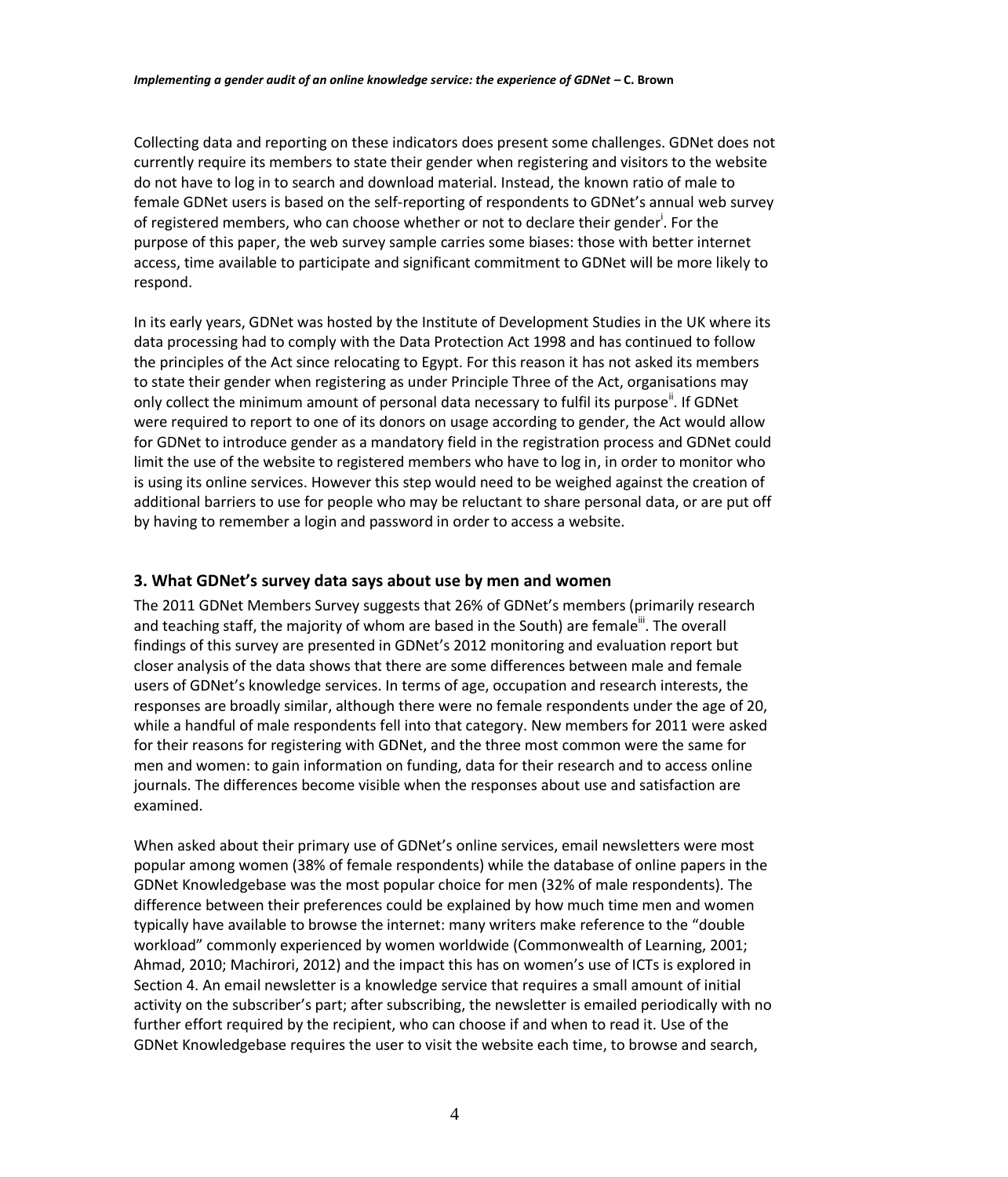etc. The implication of this information is that if a program is interested in increasing use among its female target audience, it could look to develop more tailored email newsletters.

This difference in preference for individual knowledge services, also helps to explain the data on frequency of use. Male GDNet members were nearly twice as likely to visit the GDNet website on a weekly basis than female members (20% of men compared to 11% of women) and were more likely to have updated their online profile more than once in the previous 12 months (27% compared to 18%).

Men were more likely than women to have their own research featured or uploaded on the GDNet website (32% compared to 24%). Respondents were given the opportunity to say why they had not uploaded their research and common responses among female users were lack of time, being unaware that this was possible, experiencing technical difficulties in doing so, not being clear of the benefit of putting the time in to do it, and their work not being in English. The data also suggests that male GDNet members are more likely to share research found on GDNet than female members. The survey asked GDNet members about how often they used GDNet's social media (feeds, Twitter, Community Groups and YouTube channel) and the responses show that women were more likely than men to have never used them at all. For example, 28%

**Box 1: Summary of key differences between male and female GDNet members identified through analysis of survey data**

- About 1 in 4 GDNet members is female.
- The primary reason for using GDNet is email newsletters (women), online database of papers (men).
- Male GDNet members are nearly twice as likely to visit the GDNet website on a weekly basis than female members.
- Female GDNet members are less likely than male members to have used GDNet's social media products.
- Uploading of research onto GDNet and sharing research found on the site is more common among men than women within GDNet's membership.

Based on November 2011 survey of GDNet Members: 1165 respondents.

of female respondents use the GDNet YouTube channel, while for men the figure is 39%.

The GDNet survey data highlights that there seem to be some real differences in the way male and female members make use of its online services (see Box 1) and it would be interesting to carry out qualitative research among members to understand more about why this is the case.

## **The need to look beyond disaggregated data**

On its own, the gender split among GDNet members of 26% female to 74% male, is of limited value if one cannot compare it to the ratio in the wider population of all potential GDNet members i.e. southern researchers and those interested in research from the South. While this information is not available, some related figures are, which could help GDNet see if the ratio of men to women among its members is about right for certain research interests and certain regions of the world. For example, survey data from 15 countries in sub-Saharan Africa found that the overall proportion of female professional agricultural research and higher education staff was 24% in 2007/08, although this varies widely by individual country (Beintema and Marcantonio, 2009). GDNet survey data from respondents located in those same countries,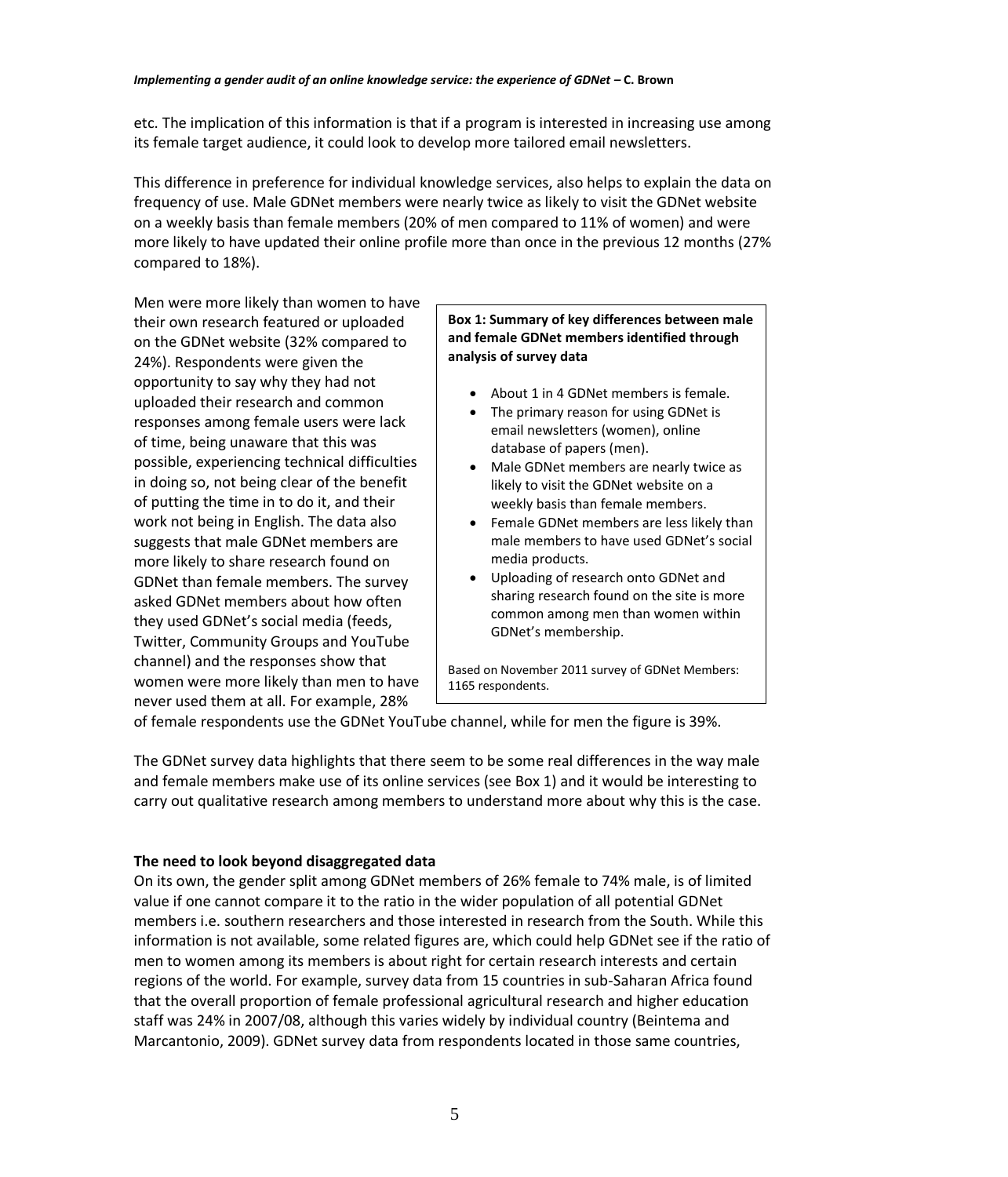most of whom are based in research institutes or universities, has the overall proportion of women as 20% in 2011; slightly lower than the comparative ratio. The subset of responses is too small to make filtering down to research interest (agriculture) meaningful, however overall, agriculture was the 2<sup>nd</sup> most common research interest for men and  $10<sup>th</sup>$  most common for women in the GDNet members survey. Although this is an imperfect benchmark, it does suggest that there may be value in GDNet investigating if anything can be changed in the design and implementation of its online knowledge services to encourage more women to register as members.

## <span id="page-6-0"></span>**4. Gender-based barriers to using online knowledge services**

How does gender affect research uptake? Before looking at use of online knowledge services, it is worth recognising the limitations of undertaking, and acting on the results of, a gender audit of these services, in terms of increasing research uptake. Use of online knowledge services is not enough in isolation: a person's ability to access research knowledge is part of a larger theory of change about how research contributes to poverty alleviation and social justice<sup>iv</sup>. Gender divides may be present in other stages in that process. For example, do female researchers have equal access to research capacity building activities<sup>v</sup>? Is the research carried out by women perceived as being as credible as that of male researchers? Do female researchers experience particular challenges in academic career progression? How easy is it for women to influence decisionmaking processes with the research they find through an online knowledge service? Answering these questions is beyond the scope of this audit, however, it is important for providers of online knowledge services to be aware that improvements to their services may have a limited impact if gender inequalities exist in other areas".

For those working in online research communication, gaining a nuanced understanding of the experience of female researchers in the South is vital if uptake and knowledge-sharing is to be encouraged among this particular target audience. This next section of the paper reviews what is known about gender-based barriers to use of ICTs and online sources of information among users in the South. These barriers are then used to generate areas of investigation for GDNet's gender audit of its online knowledge services.

#### **Access to ICTs**

A review of the research on gender and ICTs in the South, shows that there is a clear gender digital divide. In West Africa, for example women were found to have 35 per cent fewer opportunities than men to benefit from the African information society (ENDA, 2005). This divide has several dimensions with access featuring heavily in the literature on ICT and gender, however gender analysis for ICTs needs to look beyond availability of technology and infrastructure (Narayanaswamy, 2011, Gurumurthy, 2004 $\mathrm{v}^{\mathrm{in}}$ ). For example, does having access to the internet lead to use? And what kind of use?

Access to the internet is changing rapidly in the South due to the penetration of mobile technology; in Africa now, according to Dorothy Okello, "more people have access to a mobile phone than to clean water, a bank account or electricity" (2012). But, there are still gender biases within this explosion in access. Okello cites data from Research ICT Africa which shows that in 11 out of 16 African countries studied, men and women (similar in terms of income, education and employment status) were equally likely to own a mobile phone but that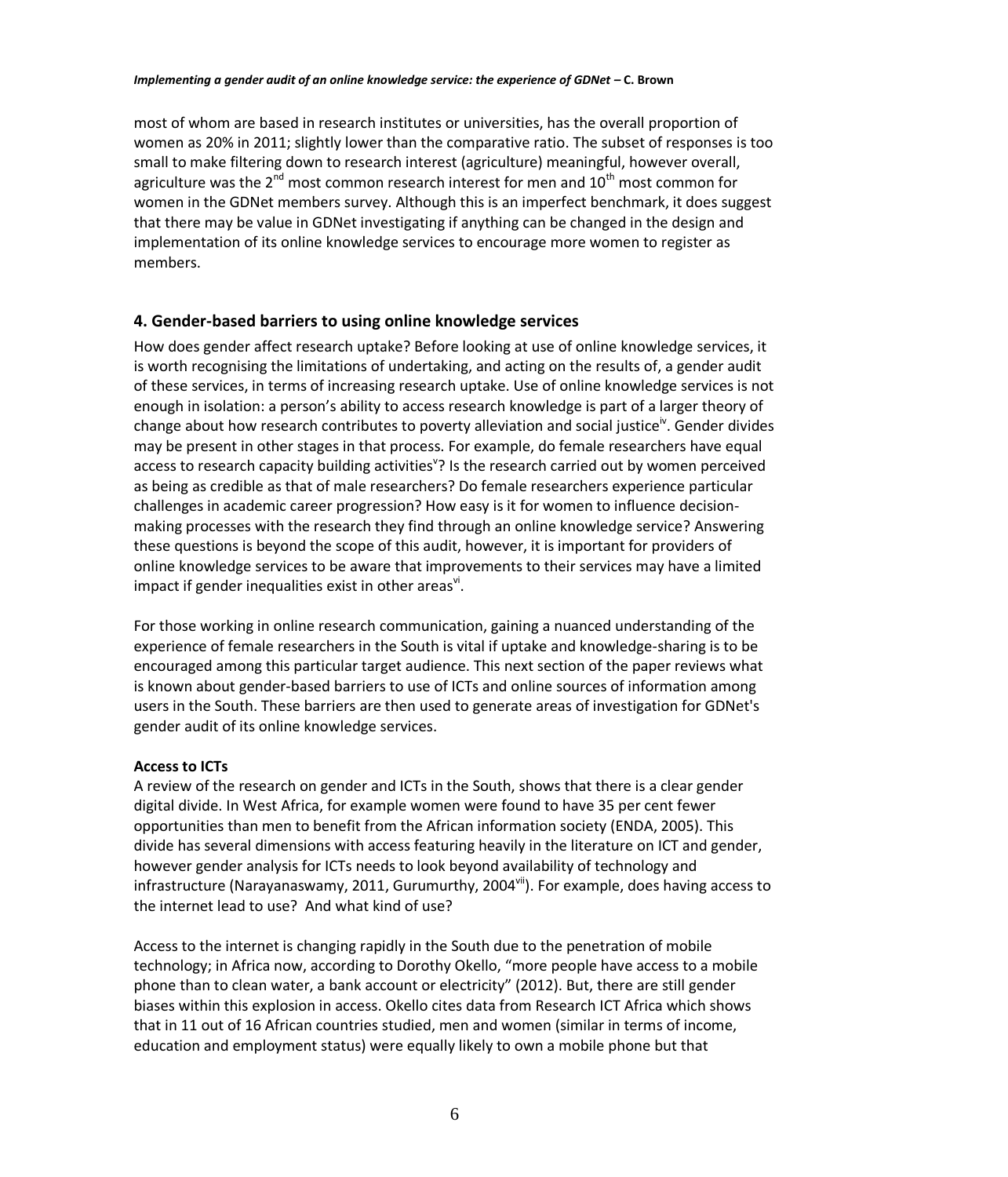communication was less affordable for women than men. The survey also found that women had less knowledge of the internet and used it less, and fewer women had an email address. The World Development Report (World Bank, 2012) states that in low income countries a woman is 21% less likely to own a mobile phone than a man, and this rises to 37% in South Asia.

A study in Zimbabwe found that female students were not using the computer labs made available to them at the university. The main reasons given were that women wanted to avoid the aggression displayed by male students in getting to the front of the queue for computers, and had work and family obligations outside of their studies that made using the "first come, first served" policy for computer lab use difficult for them (Mbambo-Thata et al., 2009, cited by Diga, 2009). In looking at use of public venues for accessing the internet e.g. libraries and internet cafes, Gomez (2012) highlights the strong cultural barriers women in some Muslim and Hindu countries may face where it would not be socially acceptable for them to either be unaccompanied by a male in public, or to interact with a male public venue operator.

#### **Attitude to ICTs**

Data from 12 countries in Latin America was analysed to see what effect gender alone has on use of ICTs; testing the assumption that the gender digital divide is partly explained by women being technophobic (Hilbert, 2011) and less likely than men to want to use ICTs. In fact, the reverse was found to be true: "The overwhelming majority of the cases show that, when controlling for working and educational enrollment conditions, women make more use of digital ICT than men." (Hilbert, 2011, p.11). In the same study, data from 13 African countries was analysed, and the author found there was little difference between men and women who were on "equal footing" in terms of income, employment and literacy, and in terms of mobile phone use, this was likely to be greater among women. Hilbert's conclusion is that these findings show the potential for women to make more use of ICTs if given the same opportunities as men: "Traditional discrimination in the fields of employment, income and education turn the positive correlation between women and ICT into a negative one." (2011, p.20).

#### **Information literacy**

There are clearly other obstacles to use of online knowledge services beyond lack of access. There is an overlap here with discussions about knowledge in the research communication sector where it is recognised that providing access to knowledge (in any form) is not enough, and instead there is a need to consider and address barriers to uptake and use. For example, a key lesson learnt by the IDS-based Mobilising Knowledge for Development programme during its first phase of DFID funding was that "the process of mediating research information and creating spaces for debate is key for research uptake. Intermediaries need to stimulate demand for research and support the development of stakeholders' skills to search for, evaluate and use it." (Brown, Vogel & Wilson, 2010). GDNet is working with the British Library for Development Studies at IDS, to build these information literacy skills among its users through the development of training modules and materials. Although Hilbert (2011) argues that women are no less capable than men of using ICTs, and therefore in no greater need of information literacy training than men, the delivery of the training would need to take into account any specific needs and circumstances of women (e.g. timing of workshops) so that the capacity building benefits both genders equally.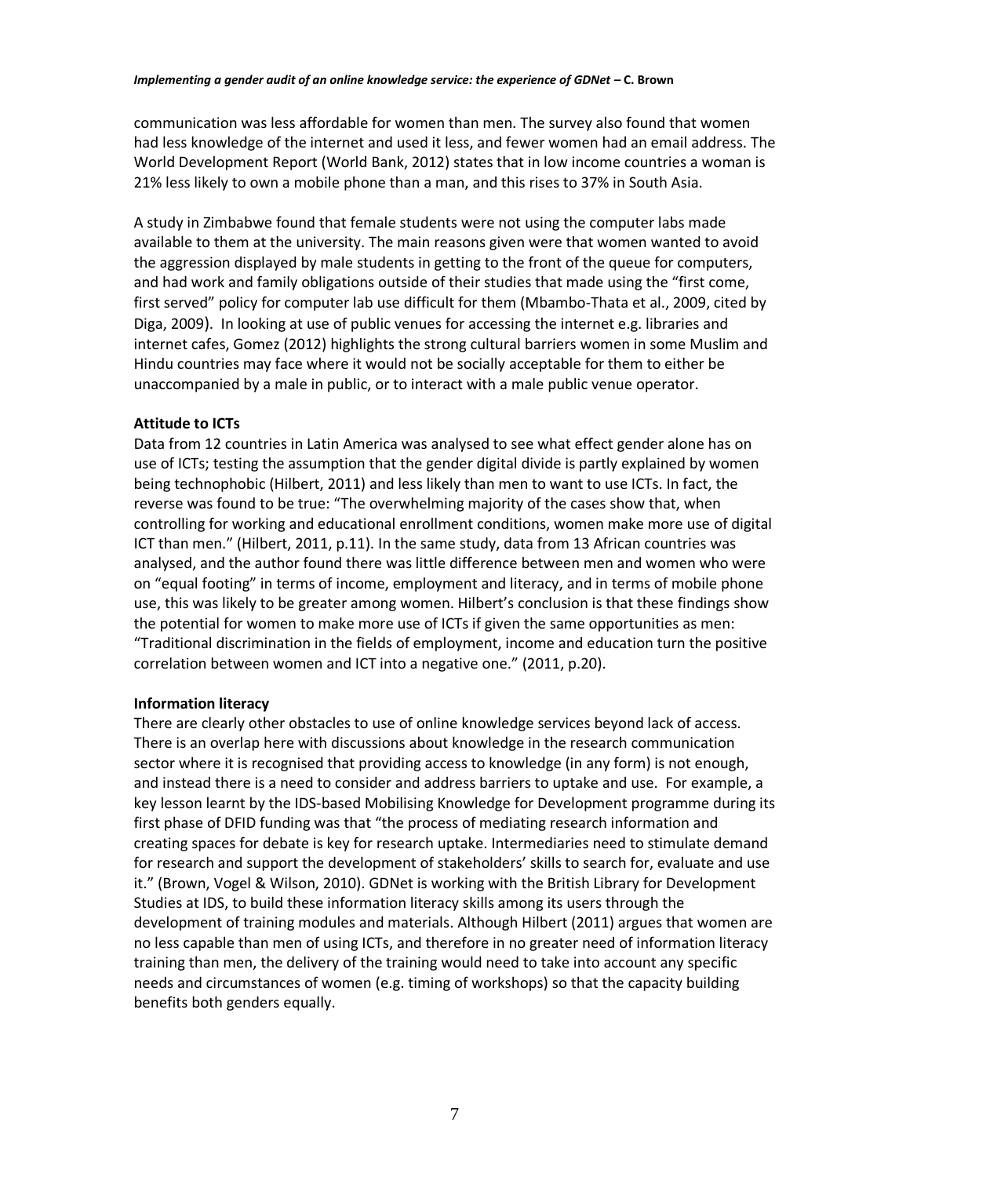## **Control of ICTs**

A key issue explored by the Gender Evaluation Methodology toolkit for evaluating ICTs, produced by APC WNSP, is that of control of ICTs by women which may be determined by "gender discrimination in jobs and education, social class, illiteracy, geographic location (North or South, urban or rural), lack of access to financial resources and high costs of access." ENDA found that in West Africa, women have only a third of the opportunities of men in terms of control of ICTs (2005).

## **Availability of time**

As seen above, the 'double-workload' experienced by many women who are responsible for caring for family members outside of any paid work hours, can reduce women's time to use any ICTs available to them. A consideration of this would need to inform the provision of ICT training, opening hours of computer labs and expectations over the kind of use that women might make of online knowledge services. For example, if online knowledge intermediaries want to encourage more female researchers to participate in online discussions and upload their research papers, there will need to be a clear incentive given time is likely to be a precious resource.

## **Content**

The above barriers of access, control and availability of time, can create a further barrier or disincentive to women using online knowledge services: that of participation in contributing content (UNCTAD, 2011). GDNet's own 2011 survey data found that men were more likely than women to have uploaded research papers, or to have updated their researcher profiles and that lack of time or technical difficulties were contributing factors. Furthermore, the dominant languages of new ICTs e.g. English, Chinese, French and Japanese, can present a barrier to producing and using online information for the numerous women who do not understand these languages (APC WSNP). Low levels of content and contributions from women may affect how relevant an online information service is perceived to be to women who visit it, and could also dissuade them from contributing content themselves, thus creating a vicious circle where the majority of contributions are made by men.

#### **Privacy and security online**

<span id="page-8-0"></span>Privacy, security and freedom of expression will also need to be factors in gender analysis of ICTs (APC WNSP, Narayanaswamy 2011). Earlier in this section, mention was made of the cultural barriers that prevent some women from physically accessing ICTs, however these may also impact their virtual access. Online communities, discussion boards, etc. are often provided to facilitate discussion and network building among researchers, but are they safe spaces for women? Are there reasons why some women may feel unable to participate in discussion, uncomfortable uploading a profile photograph  $\mathbf{w}$ , or making their contact details available online? ENDA's study of the digital divide in West Africa found that some men are threatened by the use of mobile phones or the internet by their partners (2005).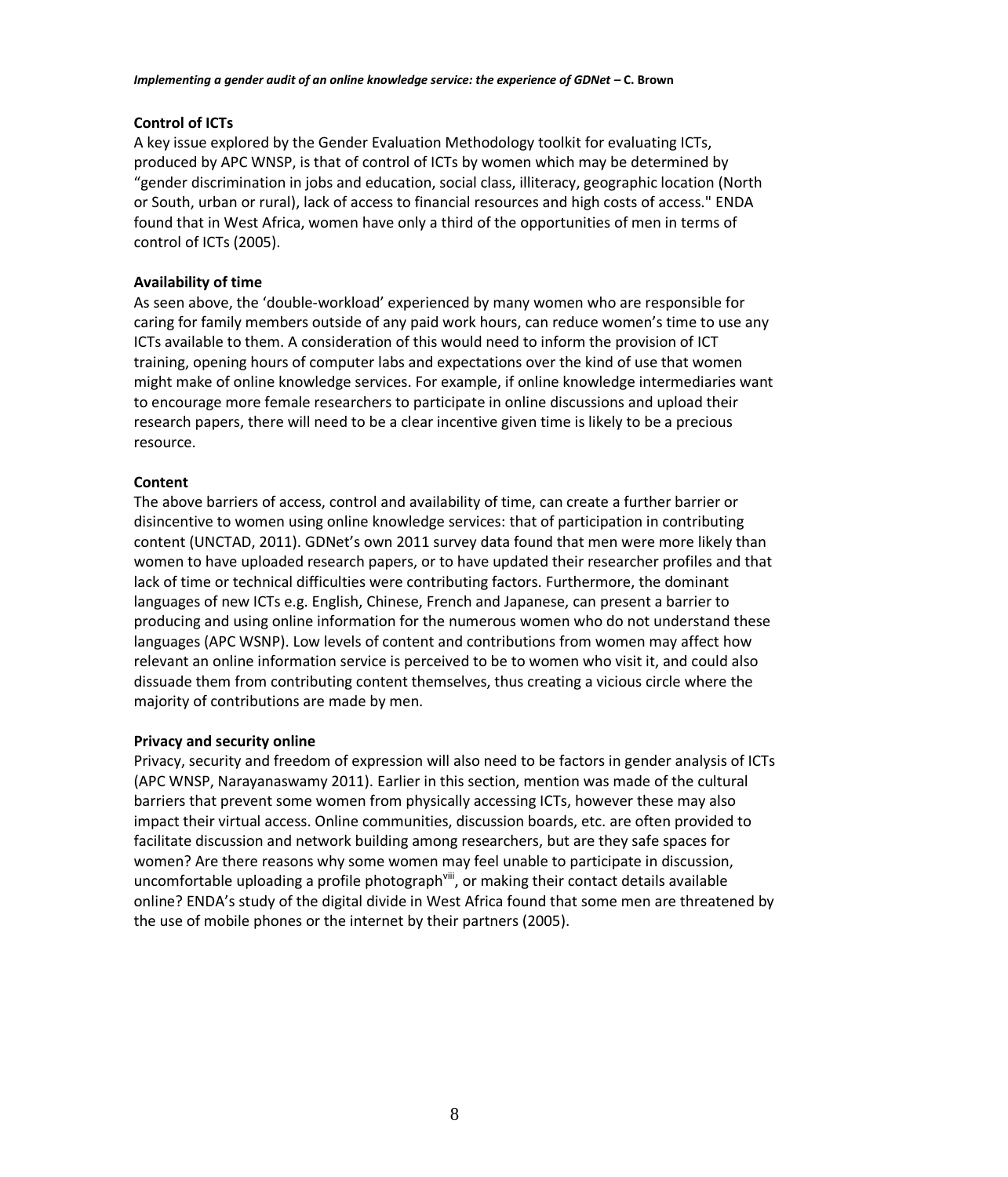# **5. What are suitable questions to include in a gender audit for online knowledge services?**

In addition to the above set of barriers, a useful framework for developing a gender audit for knowledge services is the set of four indicators proposed by ENDA to measure the gender digital divide: control, content, capacities and connectivity (2005).<sup>ix</sup> In combination, these capture the issues highlighted in the above discussion, if privacy, security and freedom of expression are included as components of accessibility. In summary, these indicators are:

**Control:** this considers the role women play in decision-making and advising on ICTs, the extent to which gender is a concern in ICT policies, and how active civil society organisations are in promoting gender equality in ICT.

**Content**: this relates to the type of content used by different types of women, what content is produced for and by women, and in response to which needs.

**Capacities**: what is the level of information literacy among women and is gender-sensitive training available? Is it offered at times and in ways that enable women to access it?

**Connectivity**: The ENDA research found that the disparity over access was less significant for women with secondary and higher education, as one might expect, but as an indicator, they propose considering the issue of accessibility as part of connectivity. Connectivity is therefore a composite of access (is the technology available to women?) and accessibility (are there issues for women in accessing this technology when available?)

Another source for developing audit questions is the DFID Gender Manual which presents criteria for assessing projects that have some focus on gender equality or women's empowerment. For example: "specific means have been designed to help **overcome identified barriers** to women's full participation in the activity" (2008, p.22) and "Activities should seek to ensure women and men are involved in decision-making" (2008, p. 23)

Table 1 in Section 6, below, presents the questions used by GDNet to audit its online information services. A gender audit is typically carried out through self-assessment and this audit was implemented by the author, who works for GDNet in the capacity of Outreach and Engagement Consultant with input from the GDNet team. Some of the questions can be used as a checklist during planning, while others serve as indicators and can be used annually to help GDNet track its progress, for example the ratio of male to female survey respondents, compared to the ratio of male to female members of GDNet.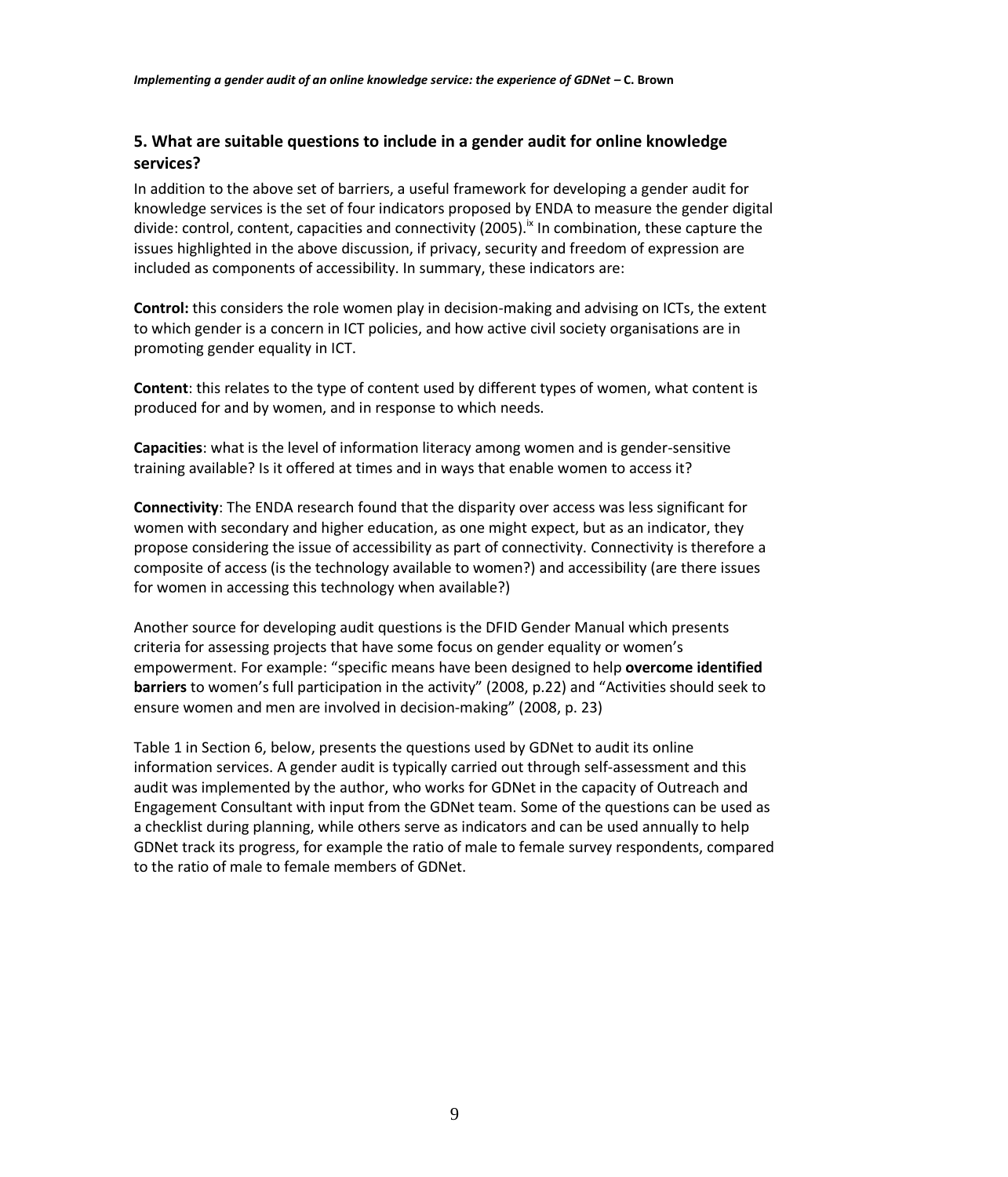# <span id="page-10-0"></span>**6. Results of GDNet's gender audit of its online knowledge services**

*Table 1: Gender audit of GDNet's online knowledge services: October 2012*

#### **Control**

*Q: To what extent are female members of the target audiences or women's organisations consulted during decision-making around GDNet's online services?* 

In the past, GDNet has drawn on the results of surveys sent to all of its members, to inform its strategic decisions around its online services. As part of this study it has started to disaggregate survey findings by gender to identify any issues that affect female members in particular.

*Q: Does GDNet's usability testing include female users?* 

Feedback on the usability of GDNet's website currently comes via its web-based survey and direct communication to team members.

*Q: Does GDNet's member eligibility policy consider gender?*

The Membership Acceptance Procedures does not explicitly mention gender, however it does have as one of its values being as inclusive as possible. To produce a Researcher Profile, researchers have to fill out an online form with minimal required fields: First and Last Name, Nationality, Country of Residence and Email. Researchers also have to give the name of their host organization. Gender is not included as field in the profile form.

*Q: Are women sufficiently represented in GDNet's evaluation activities (surveys, interviews, etc.)? i.e. is the ratio of men to women among respondents equal to the ratio of the population (GDNet members)?*

The ratio of men to women among GDNet members is only known through the annual webbased survey, which as mentioned earlier does bring with it certain biases. However, if the ratio from the survey is taken as a reasonable proxy (roughly 1 in 4 members are women), then women are sufficiently represented in GDNet's evaluation activity of identifying cases of knowledge into use (2 out of 8 were female). A sample of researchers who have had communications training from GDNet are interviewed 3 months after the workshop to assess the impact of the training. Gender is not explicitly included as one of the sampling criteria.

#### **Content**

*Q: Does the gender breakdown of researchers who upload content onto GDNet match the ratio of male to female researchers registered with GDNet?*

This information is not currently available but would require GDNet to analyse a sample of the latest research uploaded (screening out multiple contributions by a single researcher) and compare this to either the proxy ratio from the survey (1 woman to 3 men) or to the ratio obtained from the analysis of a sample of Researcher Profiles.

*Q: Does GDNet's editorial criteria consider gender?* GDNet's editorial policy does not specifically refer to gender, however it does encourage a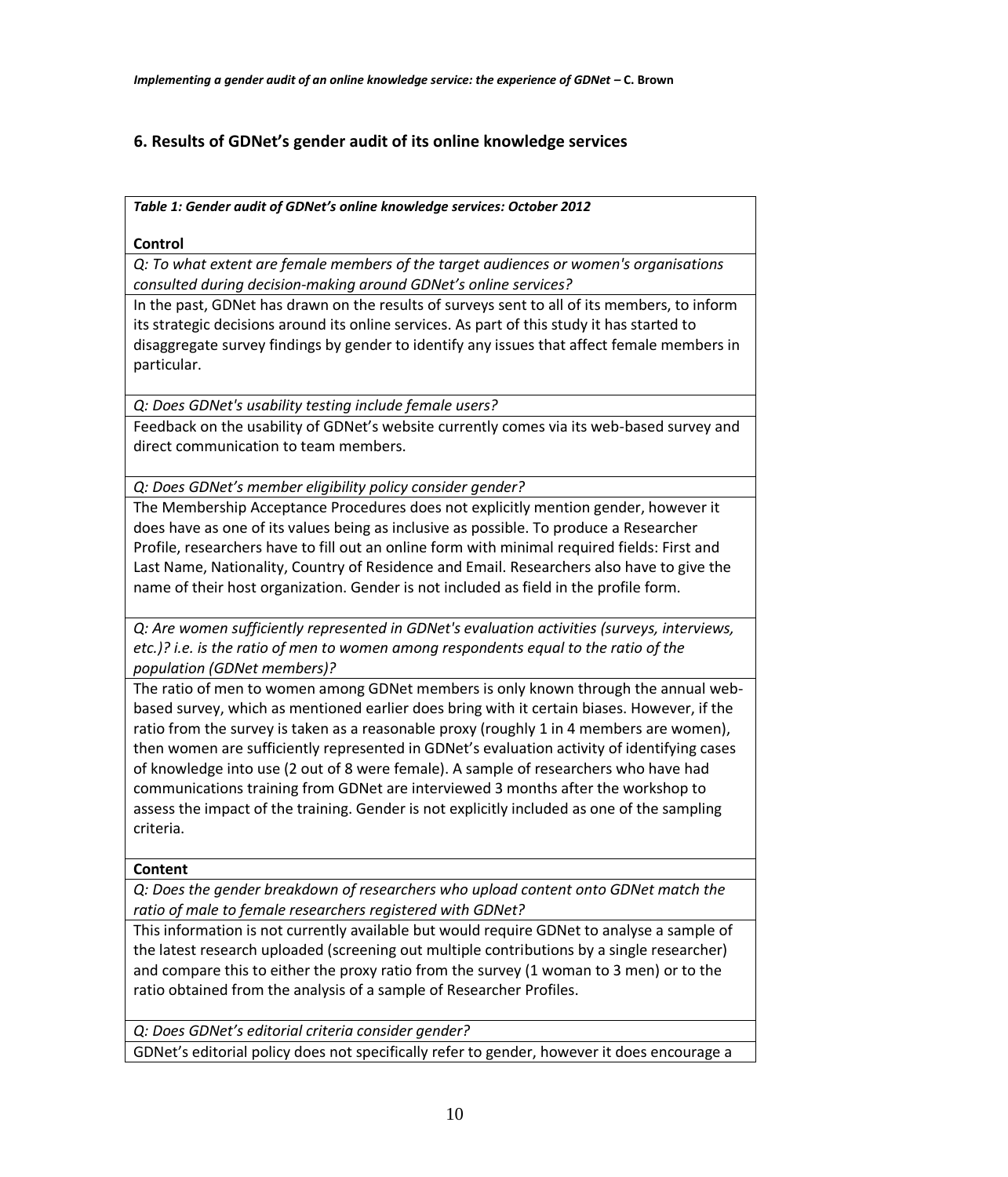diversity of views. Documents do not need to be in English, provided an English summary and set of keywords are provided, and GDNet will digitise documents that are not currently hosted online; these approaches may make it easier for some female researchers to contribute papers.

*Q: How many women are contributing to GDNet's social media: participating in online community groups, commenting on blog posts, etc.?*

The survey data suggests that women are less likely than men to use GDNet's social media. While GDNet's blog at [www.gdnetblog.org](http://www.gdnetblog.org/) allows comments, the identity of the person commenting is not always clear. As part of its Connect South campaign, launched in 2012, a LinkedIn Group was created with discussions taking place among members of the group. Although in its early stages, at least 50% of the Group's 122 members are women (where this is identifiable) and 4 out of 9 discussions have been started by women (excluding those started by GDNet staff).

*Q: How does GDNet ensure that its female target audience's needs for content are captured?* This is not carried out in a formal manner yet although the opportunity exists to capture this in the future through the annual survey to GDNet members. In 2011, GDNet introduced Thematic Windows as a means of enabling users to browse the Knowledgebase according to subject rather than just region, and Gender was selected as one of the 22 themes.

*Q: How does GDNet ensure that male and female researchers and their work are given equal visibility on GDNet's Thematic Windows and in its email newsletters?*

GDNet's editorial policy states that research is more likely to be showcased e.g. featured in an email newsletter, if it comes from an active GDNet member (regularly updates their profile, submits content, etc). This could put female researchers at a disadvantage as the 2011 survey found that men were more likely than women to upload research or update their profiles. In practice, however, the GDNet editorial team considers the representation of female researchers when selecting which new researchers and papers to highlight alongside other criteria.

## **Capacities**:

*Q: Is GDNet's information literacy training gender sensitive? (are women involved in its design and testing? Is it made available in appropriate ways to female researchers in the South?)*

GDNet is currently working with the British Library for Development Studies to develop online training modules and workshops to build capacity in information literacy so the opportunity exists for the findings of this study to inform the design and testing.

*Q: Is there a need for GDNet to provide additional support for its female users to help them use their services e.g. upload research, search the website, evaluate sources of information, etc.?*

The survey data suggests that there are barriers to use that are preventing some female members of GDNet from using its services including lack of time and experiencing technical difficulties. If the services could be made easier and quicker to use, then this could lead to increased use by female members of GDNet.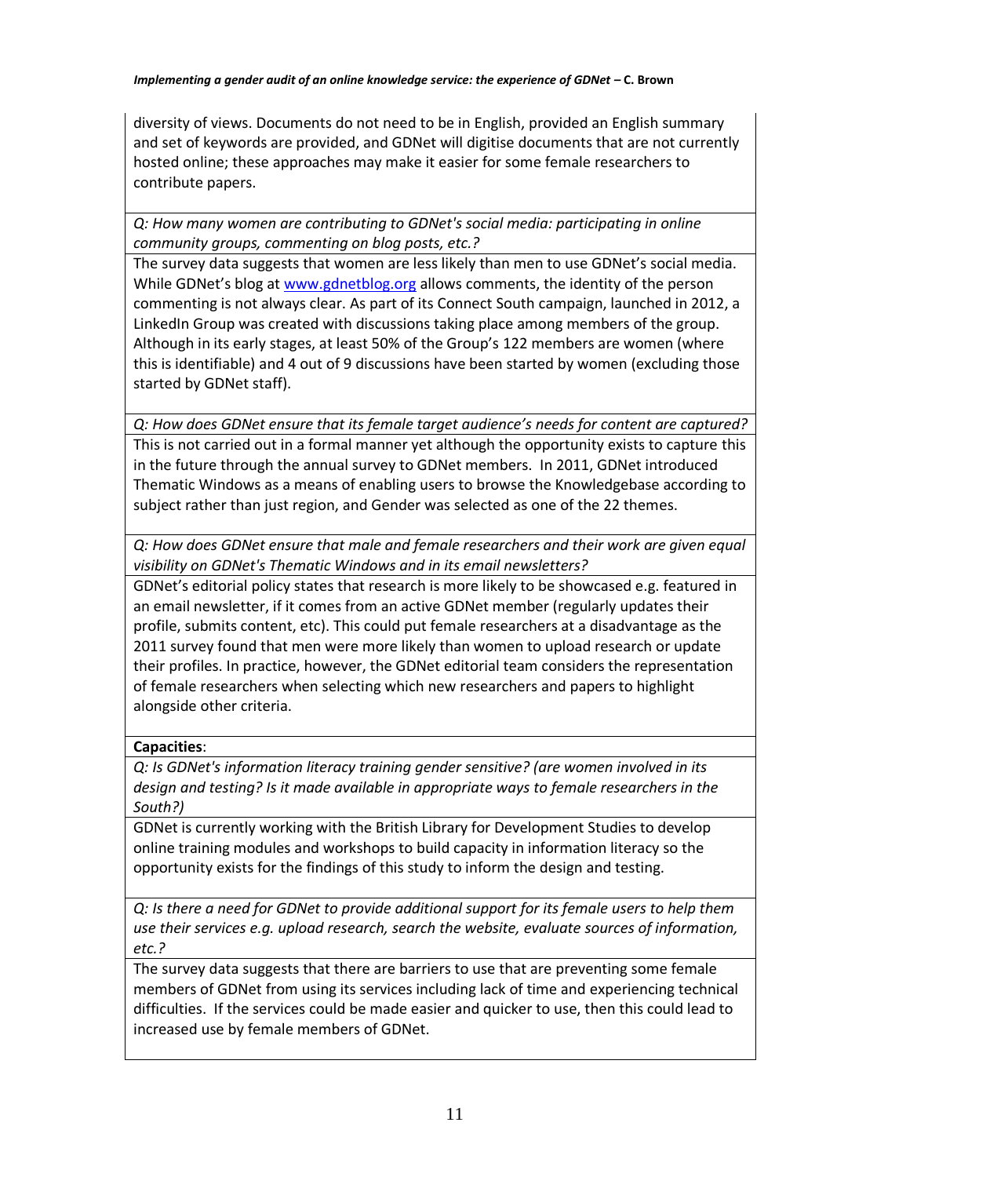### **Connectivity**:

*Q: Does use of GDNet's services match the expected level of use among female southern researchers relative to male southern researchers?* 

Suitable comparative data was unavailable at the time of the study.

*Q: Are female southern researchers consulted about privacy and security concerns: e.g. inclusion of contact details and photographs on the online researcher profiles, or closed vs. open discussion groups?*

These questions have not been asked previously, however there is the opportunity to include questions on these areas in the GDNet Members survey and to carry out focus groups to uncover any issues.

*Q: Does GDNet ensure men and women benefit equally from its services, by responding to the access barriers often experienced by women: e.g. lack of time, ability to use only in the workplace or in the home?*

Thematic Windows were introduced in late 2011 as a means of responding to the lack of time that some members experience. The windows help users to browse the contents of the GDNet Knowledgebase through 22 themes. The level of use of and satisfaction with these services will be assessed in the 2012 GDNet Members survey and the results can be disaggregated by gender to see what the uptake is among women.

## **Program Management**

*Q: Are resources (staff time and budget) specifically allocated to supporting women to make more use of GDNet's online knowledge services?*

At the time of writing, resources were not explicitly allocated for this purpose beyond the implementation of this study.

*Q: Are gender-sensitive indicators included within GDNet's monitoring and evaluation?* The logframe for the current phase of the GDNet program was updated in 2012 and the indicators now make reference to male and female southern researchers, thus requiring data on use of and satisfaction with GDNet's services to be disaggregated by gender.

*Q: Is GDNet's monitoring and evaluation designed to enable men and women to express their views?*

GDNet's monitoring and evaluation framework and activities are designed and implemented in partnership with consultants from ITAD. Good practice in gender-sensitive data collection includes using male and female data collectors, who have received gender sensitivity training, and complementing quantitative data collection with qualitative methods (World Bank, 2001). Both of these are reflected in GDNet's data collection although it is not known if gender sensitive training has been carried out.

*Q: Are GDNet's partners committed to gender equality?*

This information is difficult to obtain from a search of external sources, such as partner websites, however GDNet's partner in the MENA region, for example, (Economic Research Forum) strives to maintain gender balance on its Board of Trustees, and its South Asia partner is hosted by the Bangladesh Institute of Development Studies which has gender and empowerment as a focus of its research.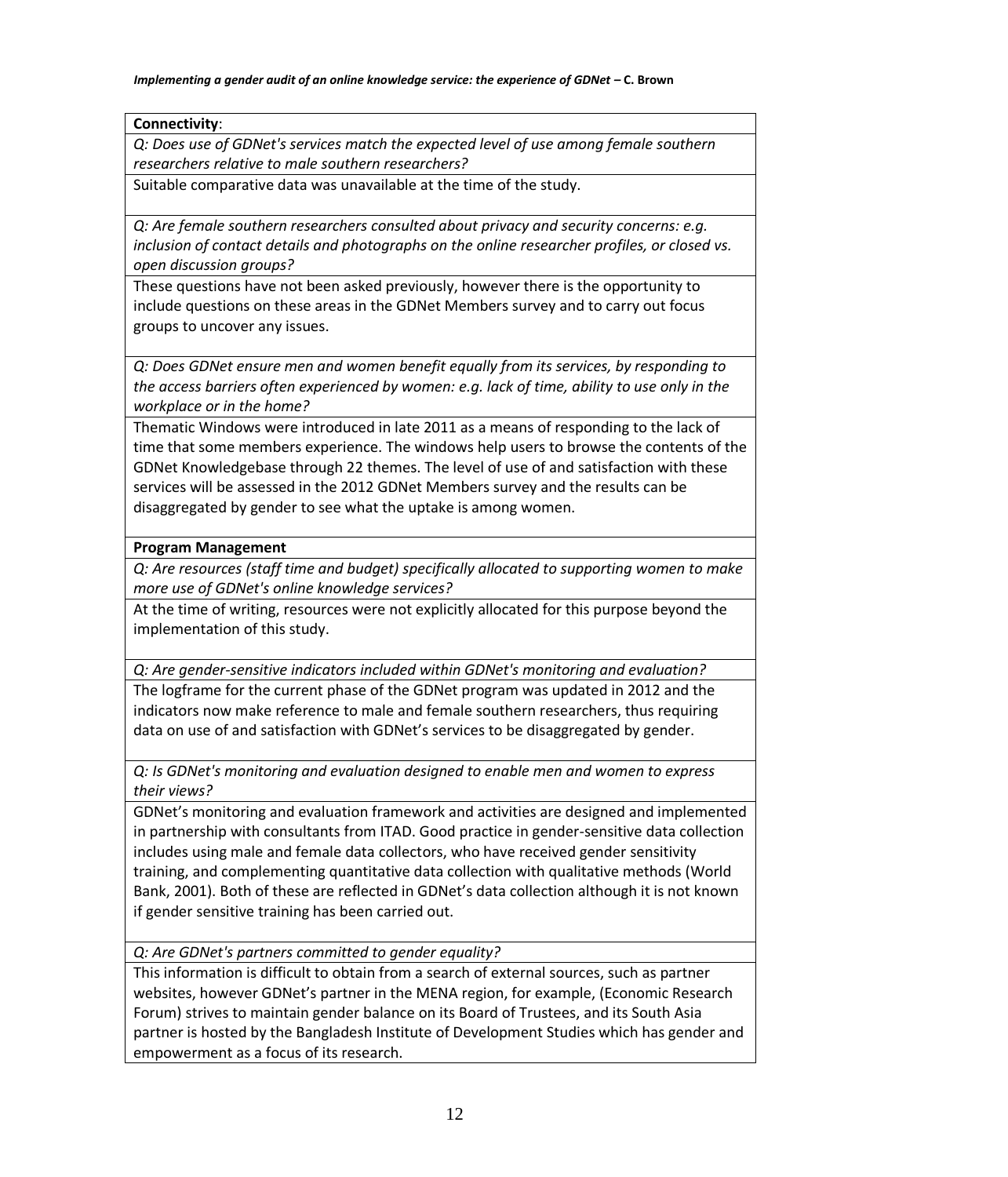## <span id="page-13-0"></span>**7. Conclusions and action plan**

This baseline audit shows that GDNet is already making gender a consideration within the design and implementation of its knowledge services and achieving a good level of use among female members of its target audience. For example, the annual GDNet members survey indicates that the ratio of men to women among its southern users (75:25) is in fact slightly better than that of those in the North (78:22). However the audit's findings have also supported GDNet to identify areas where it can make some changes to help increase the use of its services by women in the South and the uptake of research from female southern researchers. For example, the survey results suggest that female members are unaware that their work does not need to be in English in order to be featured in the GDNet Knowledgebase; something GDNet can remedy through direct communication with its members.

As a result of this audit, the program has produced the following action plan:

- Include a gender dimension in all research undertaken for GDNet to see if there are any gender implications. For example, GDNet is studying the use of southern research and the challenges facing southern researchers drawing on secondary sources and GDNet's survey data and this will include analysis and reporting through a gender lens.
- Undertake further research to estimate the ratio of men to women among GDNet's target audiences to use as a benchmark for comparing the gender ratio among a sample of GDNet Researcher Profiles, use of its online services, etc.
- Formalise the internal editorial practice of considering gender balance when selecting researchers and papers to feature on the Thematic Windows, Regional Windows and email newsletters.
- Encourage team members to put additional efforts into identifying research from female researchers when sourcing material for the GDNet Knowledgebase.
- Establish an annual review of the latest researcher profiles and research papers added to the GDNet Knowledgebase to monitor the gender profile.
- Explore the introduction of additional email newsletters as these seem to be a preferred means of accessing knowledge for GDNet's female members.
- Review the profile updating and research submission processes to make them easier and quicker to use, and improve communication to members about them, including the value of investing time in using them.
- Include gender in the sampling approach for any qualitative evaluation and research to ensure the ratio of men to women matches that of the population; currently this would mean 25% of the sample would be women.
- Monitor the contributions made in GDNet's online community groups, LinkedIn discussions and Twitter accounts and support female members to participate more if this is identified as a need.
- Include a question in the annual GDNet Members survey to identify the content needs of men and women.
- Make gender balance a consideration when recording video interviews with researchers or commissioning guest blog posts.
- Look for opportunities to gain feedback from female researchers on their privacy needs in relation to Researcher Profiles and online community participation.
- Ensure men and women are represented in the design, testing and decision-making around GDNet's Knowledge Services and information literacy training.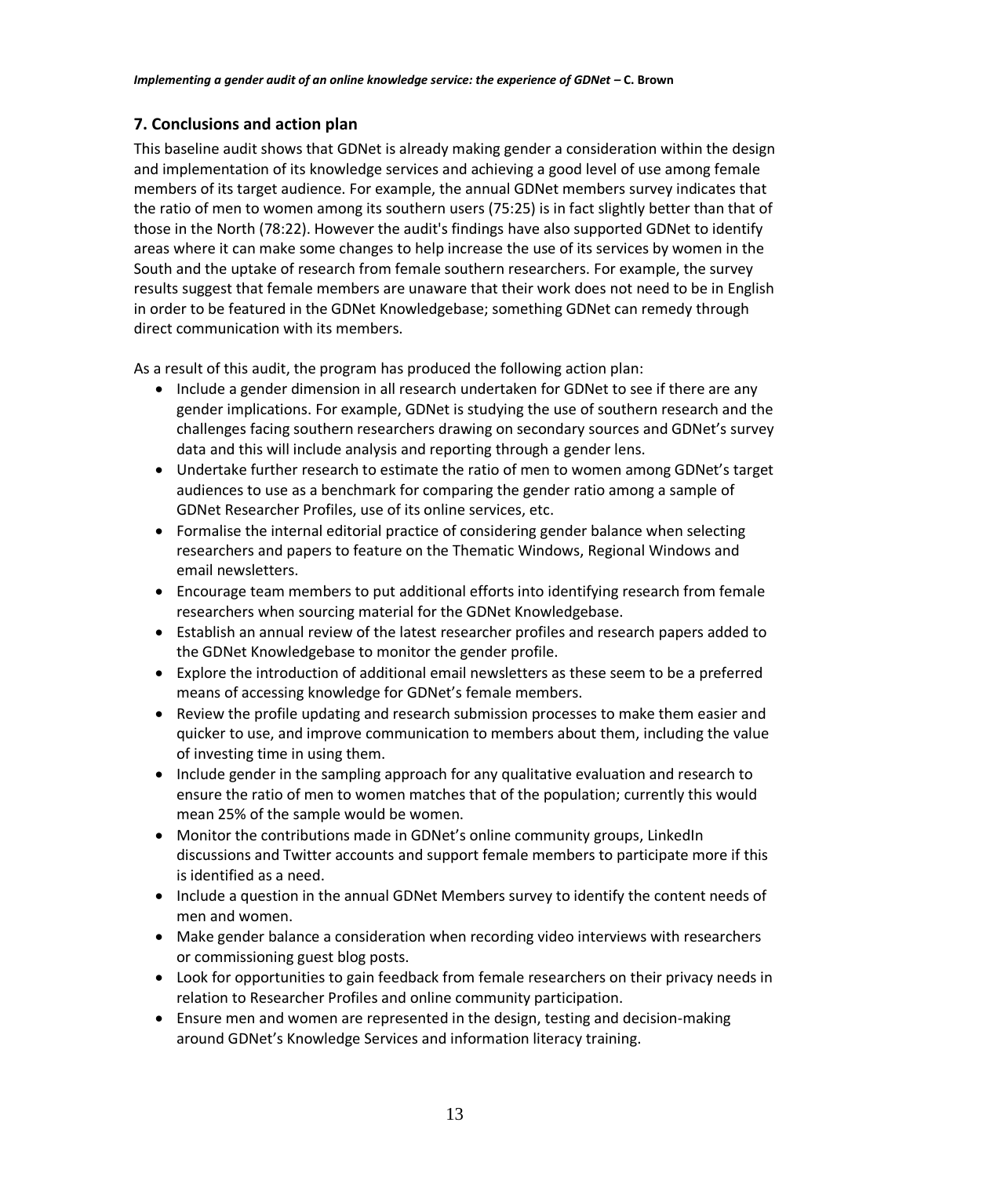Check that monitoring and evaluation activities are gender-sensitive by following good practice e.g. using male and female data collectors and a blend of quantitative and qualitative methods.

Although the literature on gender and ICTs tends to focus on access or the role of ICTs might play in closing gender divides, in recent years research has emerged that is highly relevant for those interested in increasing research uptake through online knowledge services. The evidence and arguments suggest that GDNet is right to take a broader view of gender than the current measures it is using if it wants to increase use of its online services among female researchers, and use of southern female researchers' knowledge. Gender may not be the only issue<sup>x</sup> but there does seem to be significant value in regularly evaluating the GDNet programme to ensure everything possible is done to facilitate greater use of its services by women.

<span id="page-14-0"></span>From the author's discussions with others in the research communication sector while producing this paper and gathering data for the GDNet web 2.0 study<sup>xi</sup>, there appears to be growing interest in exploring how to mainstream gender into online research communication and brokering. It is recommended therefore that any further work GDNet does in this area be documented and its learning shared with the sector. GDNet can also benefit from keeping in contact with other knowledge programs that are looking at their work through a gender lens. IDS, for example, has produced a 24 point action plan (Birchall, Batchelor and Hayes, 2012) in response to its gender review and its experience in implementing this plan could be helpful for GDNet.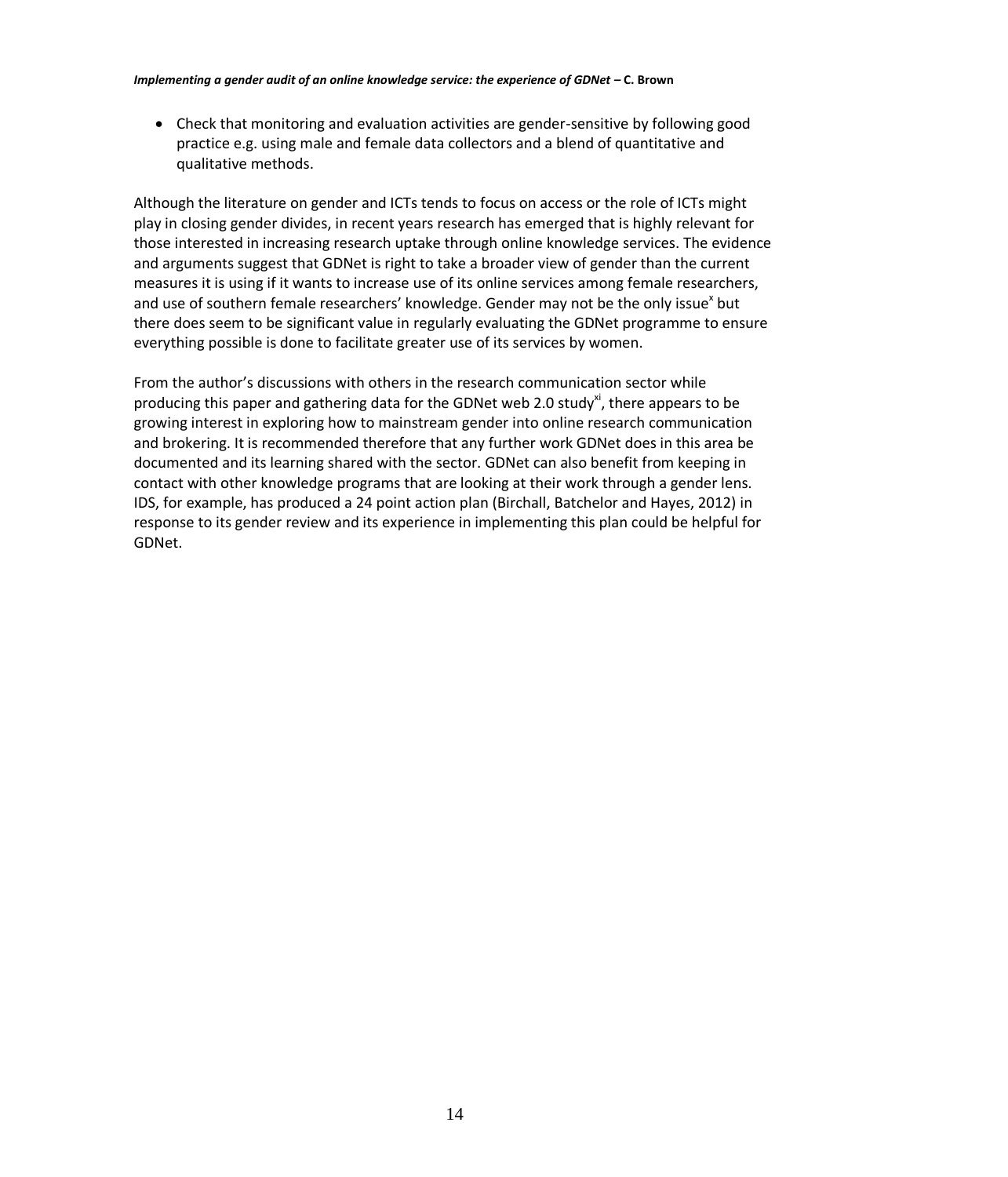# **Bibliography**

APC WNSP, 'Understanding GEM' in Gender Evaluation Methodology for Internet and ICTs. [http://www.apcwomen.org/gemkit/en/understanding\\_gem/icts.htm#jump71](http://www.apcwomen.org/gemkit/en/understanding_gem/icts.htm#jump71) [Accessed 18<sup>th</sup> October, 2012]

Beintema, N. M. and Di Marcantonio, F. (2009) 'Women's Participation in Agricultural Research and Higher Education: Key Trends in Sub-Saharan Africa', ASTI AWARD. Available at [www.asti.cgiar.org/pdf/ASTI-AWARD-brief.pdf](http://www.asti.cgiar.org/pdf/ASTI-AWARD-brief.pdf) 

Birchall, J. Batchelor, S. and Hayes, C. (2012) 'Learning about Mainstreaming Gender in Knowledge Intermediary Work', IDS Practice Paper In Brief 7, Brighton: IDS. Available at [www.ids.ac.uk/go/bookshop/ids-series-titles/ids-practice-papers-in-brief](http://www.ids.ac.uk/go/bookshop/ids-series-titles/ids-practice-papers-in-brief)

Brown, C. (2011) 'Are southern academics virtually connected? A review of the adoption of web 2.0 tools for research collaboration by development researchers in the South', Cairo: GDNet. Available a[t http://cloud2.gdnet.org/cms.php?id=web2.0\\_study](http://cloud2.gdnet.org/cms.php?id=web2.0_study)

Brown, C., Vogel, I., and Wilson, E. (2010) 'Mobilising Knowledge for Development (MK4D): Sharing What We've Learned', Report from the Lesson Sharing workshop on Phase One of the Mobilising Knowledge for Development (MK4D) programme, IDS, Brighton, UK, 30 October 2009.

DFID (2009), 'Research Programme Consortia: Guidance Note on Gender Mainstreaming and Social Exclusion in Research'. Available a[t http://www.dfid.gov.uk/What-we-do/Research-and](http://www.dfid.gov.uk/What-we-do/Research-and-evidence/How-we-do-research/Guidance1/)[evidence/How-we-do-research/Guidance1/](http://www.dfid.gov.uk/What-we-do/Research-and-evidence/How-we-do-research/Guidance1/)

DFID (2008), 'The Gender Manual: a practical guide'. Available at [http://webarchive.nationalarchives.gov.uk/+/http://www.dfid.gov.uk/Documents/publications/](http://webarchive.nationalarchives.gov.uk/+/http:/www.dfid.gov.uk/Documents/publications/dfid-gender-manual-2008.pdf) [dfid-gender-manual-2008.pdf](http://webarchive.nationalarchives.gov.uk/+/http:/www.dfid.gov.uk/Documents/publications/dfid-gender-manual-2008.pdf)

Diga. K, 'University Women Struggle For Knowledge Access in Africa', 9<sup>th</sup> April, 2009, GenderIT.org, [http://www.genderit.org/content/university-women-struggle-knowledge-access](http://www.genderit.org/content/university-women-struggle-knowledge-access-africa)[africa](http://www.genderit.org/content/university-women-struggle-knowledge-access-africa) [Accessed 29th January, 2013]

ENDA, (2005), 'Fracture numérique de genre en Afrique francophone'. English translation by Mottin-Sylla, M., APC Available at [http://www.apc.org/en/pubs/manuals/gender/africa/gender](http://www.apc.org/en/pubs/manuals/gender/africa/gender-digital-divide-francophone-africa-harsh-rea)[digital-divide-francophone-africa-harsh-rea](http://www.apc.org/en/pubs/manuals/gender/africa/gender-digital-divide-francophone-africa-harsh-rea)

GDNet logframe [internal document]

Gomez, R. (2012), Libraries, telecentres, cybercafes, and public access to ICT: international comparisons, Information Science Reference, Hershey: USA.

Gregorowski, R. and Dubber, J. (2012), 'GDNet M&E Report 2012 – Year 1', ITAD, Available at [http://cloud2.gdnet.org/cms.php?id=monitoring\\_and\\_evaluation](http://cloud2.gdnet.org/cms.php?id=monitoring_and_evaluation)